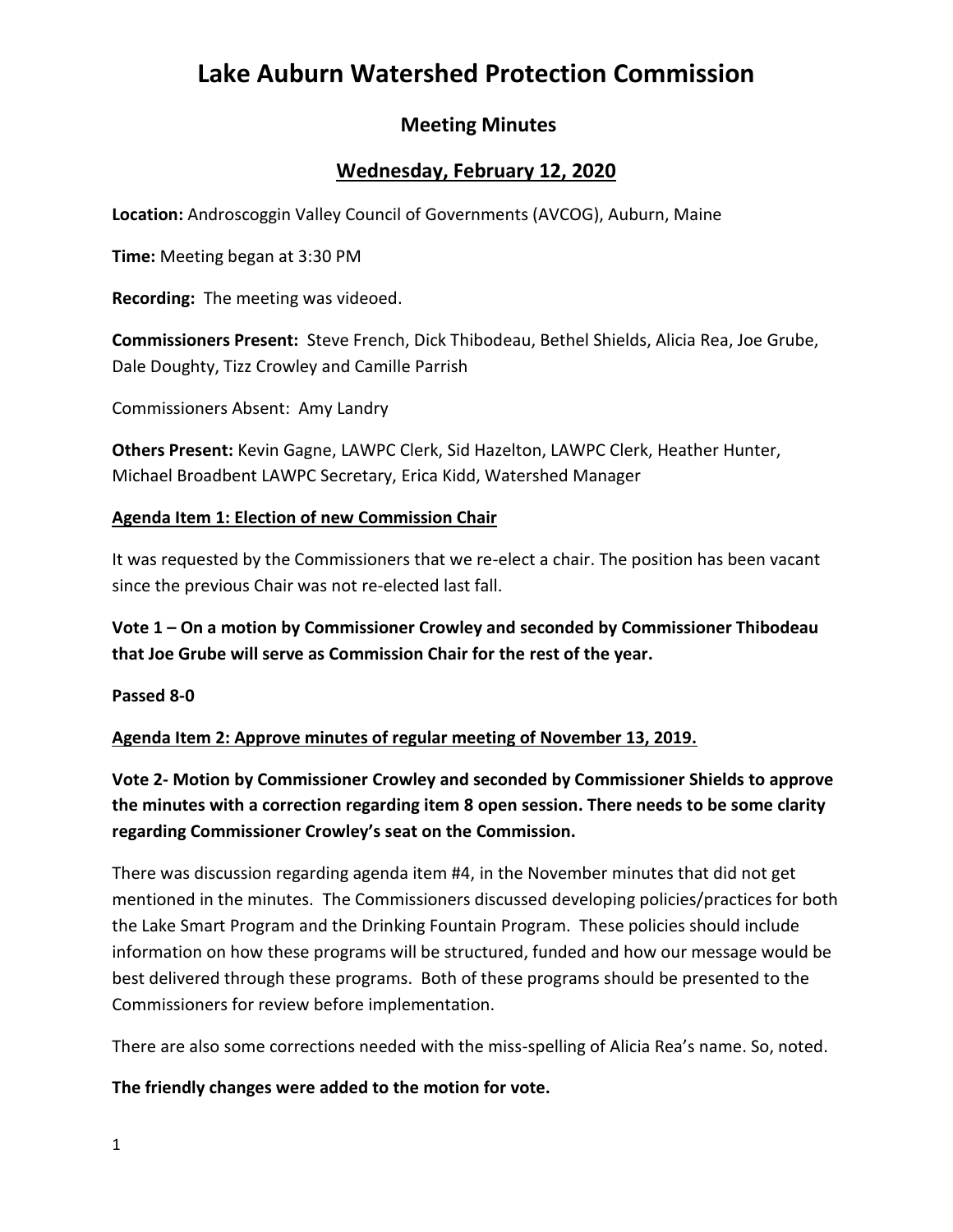## **Agenda Item 3: Quarterly Financial Update-** *Heather Hunter*

Heather went over two financial reports that were included in the Commission packets. The first report was dated December 31, 2019. The report shows there was a surplus in the operating account of about \$63,000. There was a deficit in the sinking fund due to the depreciation deficit, which is a timing issue. This is only a draft because the audit is set to take place in the coming months.

The second report was dated January 31. This is the quite time of year for the Commission so there is very little activity this time of year.

Heather reported that the Commission has taken in a total revenue of \$15,260 for water withdrawals from Lake Auburn.

**Vote 3- Motion by Commissioner Parish and seconded by Commissioner Shields to accept the financial reports as presented.**

#### **Passed 8-0**

## **Agenda Item 4: Review of Existing Water Withdrawal Policy-** *Sid Hazelton*

In the Commission's agenda packet was the existing policy that was adopted in 2006. The water withdrawal policy includes a rate of \$.30/1000 gallons of water withdrawn from Lake Auburn. There was a formula that was adopted in 2006 to develop the cost per thousand gallons. Erica has updated the information in the formula and it has re-adjusted the rate to \$1.45/1000.

The Commissioners discussed the existing water withdrawal policy. It was agreed by all that the policy needs to be updated. There was particular concern with the annual inspection of trucks that are permitted to haul water from the lake. It was also discussed that the Rt 4 turnout will be closed in 2020-2021. At this time there is no plan in place to provide a new location for bulk water haulers to withdraw from the lake. There was also discussion of reviewing this policy annually and adjusting the rate as necessary. Discussion continued on whether residential withdrawals should be excluded, defining water bodies were protected by this policy.

**Vote 4 – Motion by Commissioner French and seconded by Commissioner Crowley to have Dale Doughty work with staff to revise the existing policy and have that ready for the commissioners at the next meeting.**

#### **Passed 8-0**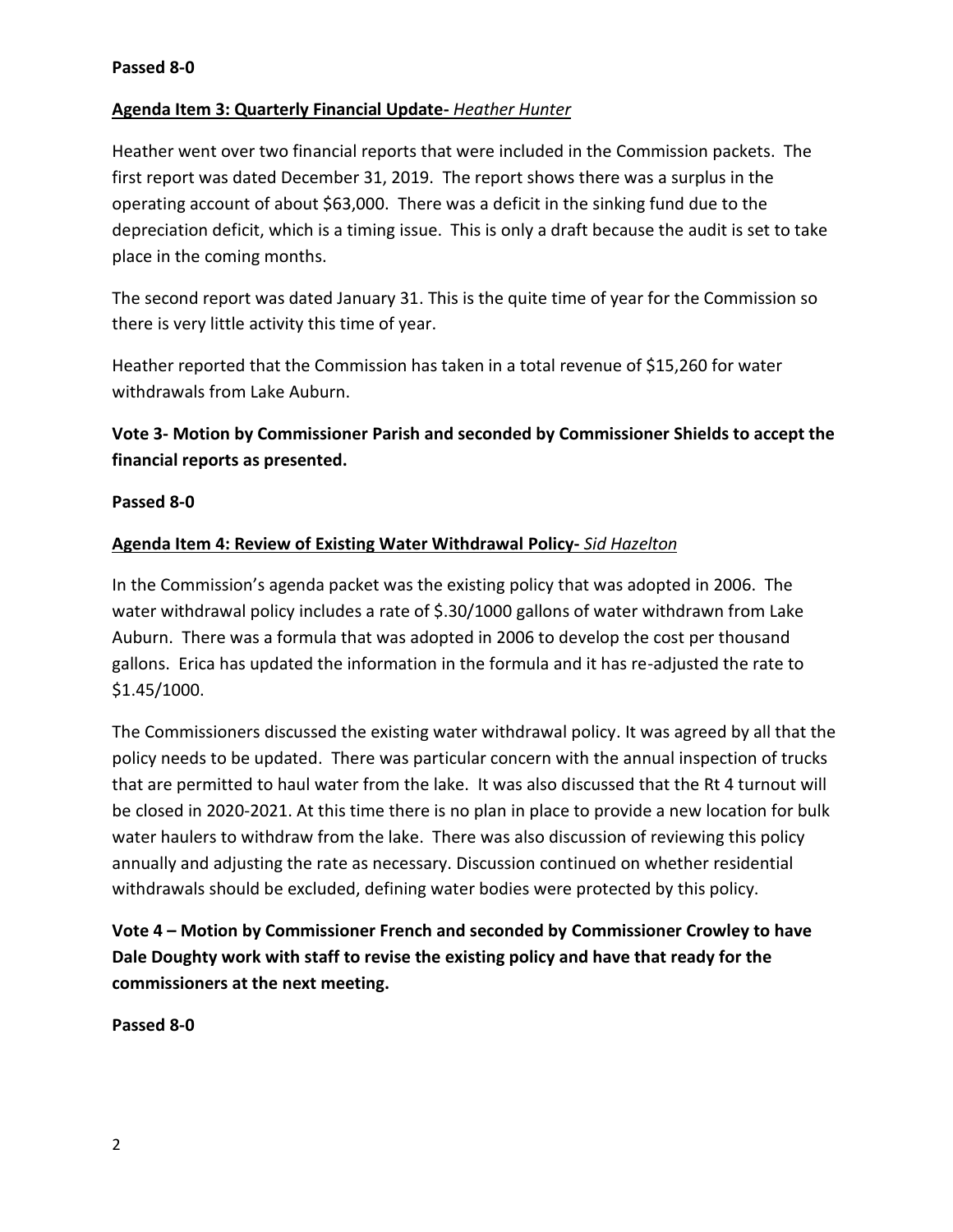## **Agenda Item 5: Water Quality Update-** *Erica Kidd*

Erica reported to the Commissioners that Lauren Olson the Education and Outreach Coordinator has resigned from her position. Erica has advertised the position and we have accepted several applications. It was agreed that the charge of this position will be to continue to engage the public, work with citizen science projects and to continue to work with schools.

Erica reported that we received three applications for the Water Bottle Station Grant. The three applications were to have fountains installed at public facilities in Lewiston and Auburn. The Edward Little High School, St. Mary's Nutrition Center and the Good Shepherd Food Bank. Erica is requesting \$3,100 to fund all three projects.

# **Vote 5 – Motion by Commissioner Crowley and seconded by Commissioner Shields to appropriate the funds for all three projects.**

## **Passed 8-0**

Blanchard Road Pond Investigation: through recent studies we have found the Blanchard Road Pond to be a significant source of phosphorus. Erica has a proposal from Thigh-Bond to sample and investigate the pond to determine the best way to treat and or remediate the phosphorus so that it no longer negatively effects Lake Auburn.

**Vote 6 – Motion by Commissioner Crowley and seconded by Commissioner French to complete the study as proposed by Thigh-Bond with the requirement that there be a "hold harmless agreement" with the property owners before any field work begins.**

#### **Passed 8-0**

Erica reported that remediation work has been completed on a property off North Auburn Rd. This work armors an entire drainage course that connects North Auburn Rd with the Spring Rd.

Erica is working on a forestry fact sheet; this will provide information to the public of forestry practices. This will explain why we do what we do.

Erica has also been reviewing several applications for timber harvest within the watershed. All of the plans have been reviewed by Erica and approved by our forester.

Sid passed around a couple of sheets showing the update that was given by the Auburn City Manager. He presented a strategy for lake protection to the Auburn City Councilors. This strategy is important as the City looks to move forward with their Strategic plan.

#### **Agenda Item 6: Open Session-***Public Comments*

Mary Sylvester spoke as a citizen of Auburn. She pointed out that it is important to remember the City of Auburn is currently working on a comprehensive plan. This is critical because it opens the door for changes in policy, practice and potential ordinances.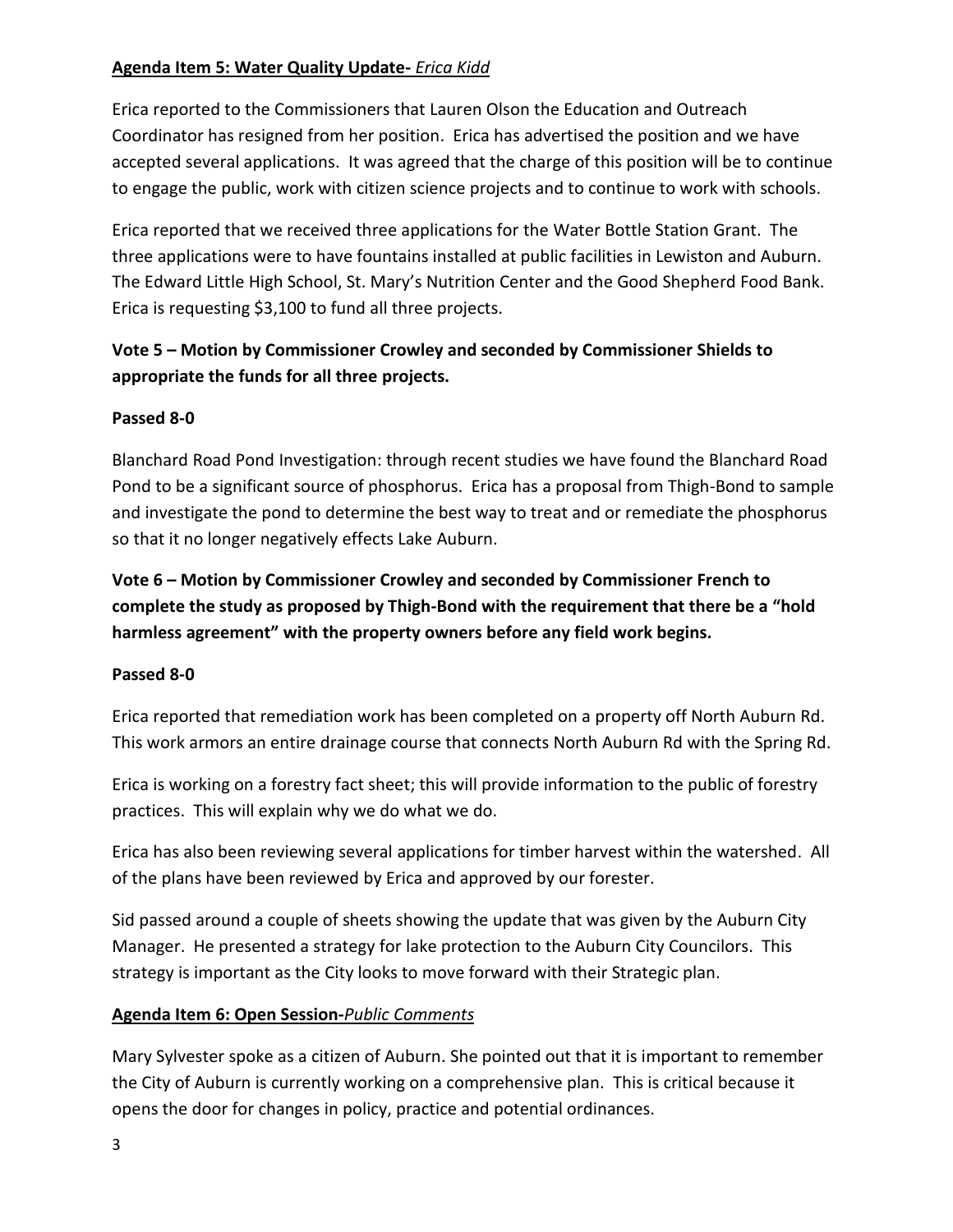Mary has been engaging with the community on citizen sciences. She has found several models and resources available to citizen science projects. There are several key factors that need to align to support citizen science projects. Mary is encouraging the Commission and its staff to have an education policy that will support both outreach and education. Mary insisted that there are funds available if we can engage the community and support this effort.

Mary also spoke as President of the Auburn Water District Board of Trustees. Once again, the District is at a critical transition point with two newly elected Trustees. Mary will also be stepping down as Trustee President in March. Mary feels that it is important for the Commissioners to be aware that the Trustees have voted to look through all of the cost sharing arrangements between the Auburn Water District and the City of Lewiston. There are also questions as to why the District Superintendent is also the Clerk of the Watershed Protection Commission. Mary urged the Commissioners to stay tuned and involved as there are a lot of tough decisions to be made in the near future.

#### **Agenda Item 7: Open Session for Commissioners**

Tizz Crowley wanted to thank the Commissioners for supporting her over the last 8 years she has served on the Commission and Auburn Water District Boards. Tizz will not be continuing as Auburn Water District Trustee or Auburn Water District Trustee representative to the Commission. Tizz would like to remain on the distribution list for Commissioner information so that she can stay informed and involved.

Tizz will continue to collaborate with the Auburn Conservation Commission. There is an upcoming event at Side by Each brewing that Tizz hopes we get involved with

Lastly Tizz urged Commissioners to pay attention to the business that is happening at the Auburn Water District. There are several developing discussions that concern Tizz and she urges more people to get involved and to stay vigilant.

Bethel Shield asked if there has been any progress with a horse Farm on Maple Hill Rd that is currently over stocking manure. Erica has been meeting with the farmer and providing them with options of places to bring the manure.

Steve French asked about the Pope property and the Conservation Easement that was granted as part of the sale. Steve is concerned about the fact that we gave the easement and urges us to avoid making such arrangements in the future.

Dale Doughty spoke about the fact that many of our plans are out of date. He would like the Commission to look through our plans and develop a list of topics that can be incorporated into a new comprehensive plan.

Dale pointed out that the Commission currently follows general forestry standards. Dale is asking whether the Commission adopt new standards that would be above and beyond general